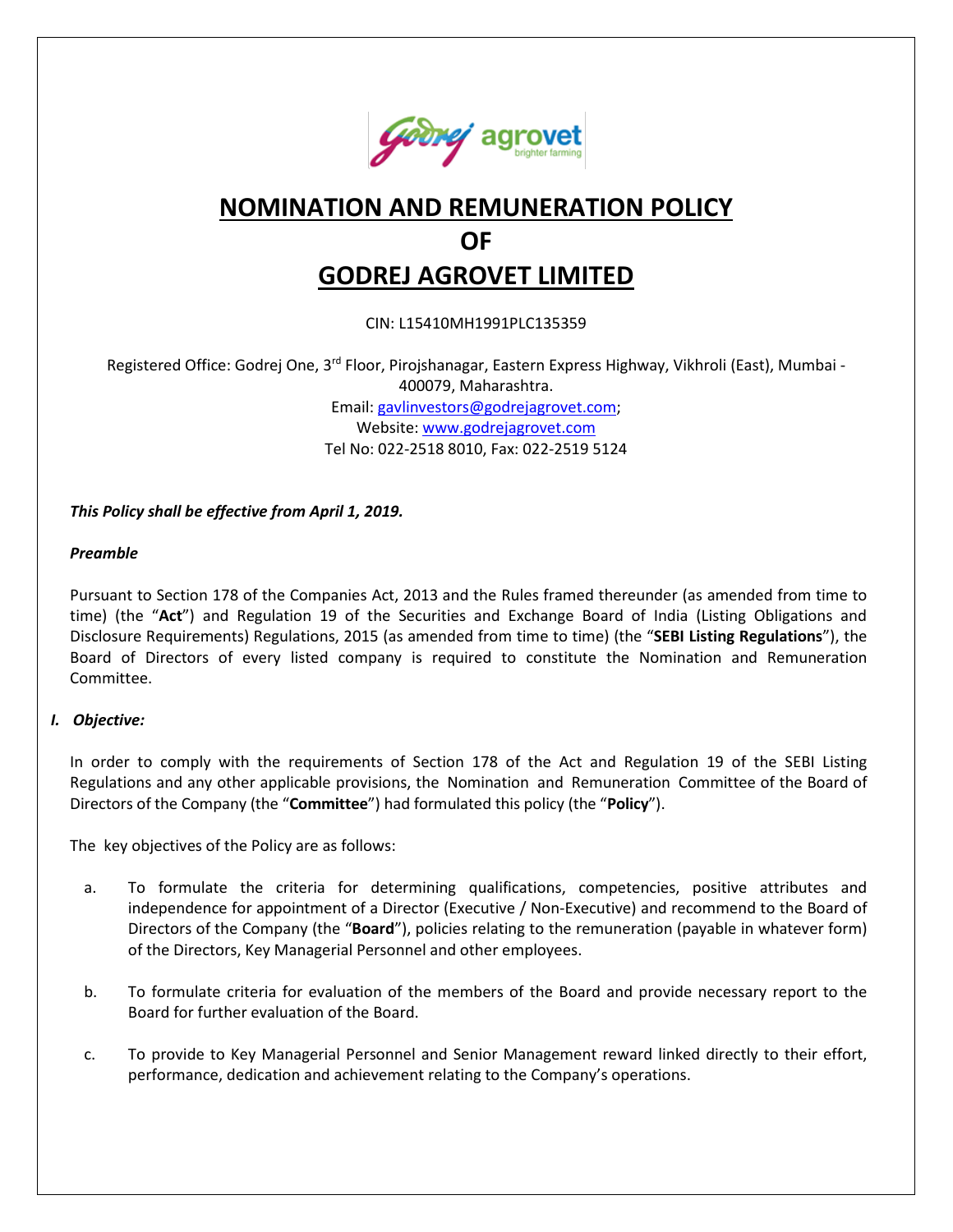- d. To retain, motivate and promote talent and to ensure long term sustainability of talented managerial persons and create competitive advantage.
- e. To devise a Policy on Board Diversity.
- f. To develop a succession plan for the Board and to regularly review the plan.
- g. To determine whether to extend or continue the term of appointment of the Independent Director(s), on the basis of the report of performance evaluation of Independent Directors.

#### *II. Definitions:*

- a. **"Act"** means the Companies Act, 2013 and the Rules framed thereunder, as amended from time to time.
- b. **"Board"** means the Board of Directors of the Company.
- c. **"Directors"** shall mean Directors of the Company.
- d. **"Key Managerial Personnel"** or "**KMP**" means:

in relation to a Company as defined sub-section 51 of Section 2 of the Companies Act, 2013, means and includes:

- (i) the Chief Executive Officer or the Managing Director or the manager;
- (ii) the Company Secretary;
- (iii) the Whole-Time Director;
- (iv) the Chief Financial Officer;
- (v) such other officer, not more than one level below the directors who is in whole-time employment, designated as key managerial personnel by the Board; and
- (vi) such other officer as may be prescribed
- e. **"Senior Management"** shall mean officers/personnel of the listed entity who are members of its core management team excluding board of directors and normally this shall comprise all members of management one level below the chief executive officer/managing director/whole time director/manager (including chief executive officer/manager, in case they are not part of the board) and shall specifically include Company Secretary and Chief Financial Officer.
- f. "**Independent Director**" means a director referred to in Section 149(6) of the Act.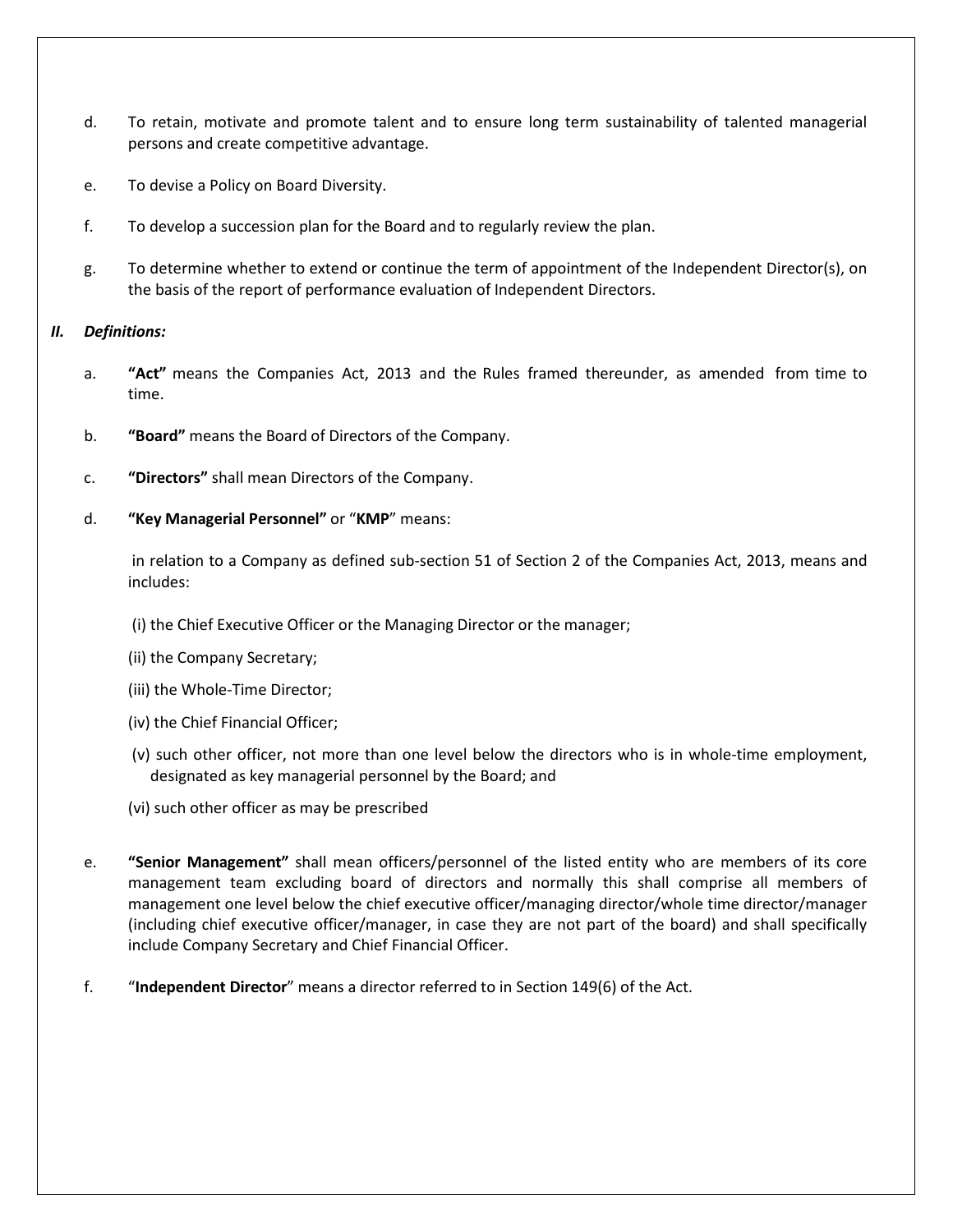#### *III. Appointment and removal of Directors, KMPs and Senior Management:*

#### *a. Appointment criteria and qualifications:*

- i. The Committee shall identify and ascertain the integrity, qualification, expertise and experience of the person for appointment as Director, KMP or Senior Management and recommend to the Board his / her appointment.
- ii. A person should possess adequate qualification, expertise and experience for the position he / she is considered for appointment. The Committee has the discretion to decide whether qualifications, expertise and experience possessed by a person is sufficient / satisfactory for the concerned position.
- iii. The Company shall not recommend or appoint or continue the employment of any person as the Managing Director, Whole-time director or Manager within the meaning of the Act, who has attained the age of 70 (seventy) years. Provided that the appointment of such a person who has attained the age of 70 (seventy) years shall be made with the approval of the Shareholders by passing a special resolution, based on the explanatory statement annexed to the notice for the Meeting of the Shareholders for such motion indicating the justification for appointment or extension of appointment beyond the age of 70 (seventy) years.
- iv. The Company shall take a prior approval of the Members by way of a Special Resolution for appointment / continuation of appointment of any Non-Executive Director who has attained the age of 75 (Seventy Five) years.

#### b. *Term / Tenure:*

i. *Managing Director/Whole-time Director:*

The Company shall appoint or re-appoint any person as its Executive Chairman, Managing Director or Executive Director for a term not exceeding 5 (five) years at a time. No reappointment shall be made earlier than 1 (one) year before the expiry of term.

#### c. *Independent Director:*

- i. An Independent Director shall hold office for a term up to 5 (five) consecutive years on the Board and will be eligible for re-appointment on passing of a special resolution by the Company and disclosure of such appointment in the Board's Report.
- ii. No Independent Director shall hold office for more than two consecutive terms, but such Independent Director shall be eligible for appointment after expiry of 3 (three) years of ceasing to become an Independent Director. Provided that an Independent Director shall not, during the said period of 3 ( three) years, be appointed in or be associated with the Company in any other capacity, either directly or indirectly.
- iii. At the time of appointment of Independent Director(s) it should be ensured that number of Boards on which such Independent Director serves is restricted to 7 (seven) listed companies as an Independent Director and three listed companies as an Independent Director in case such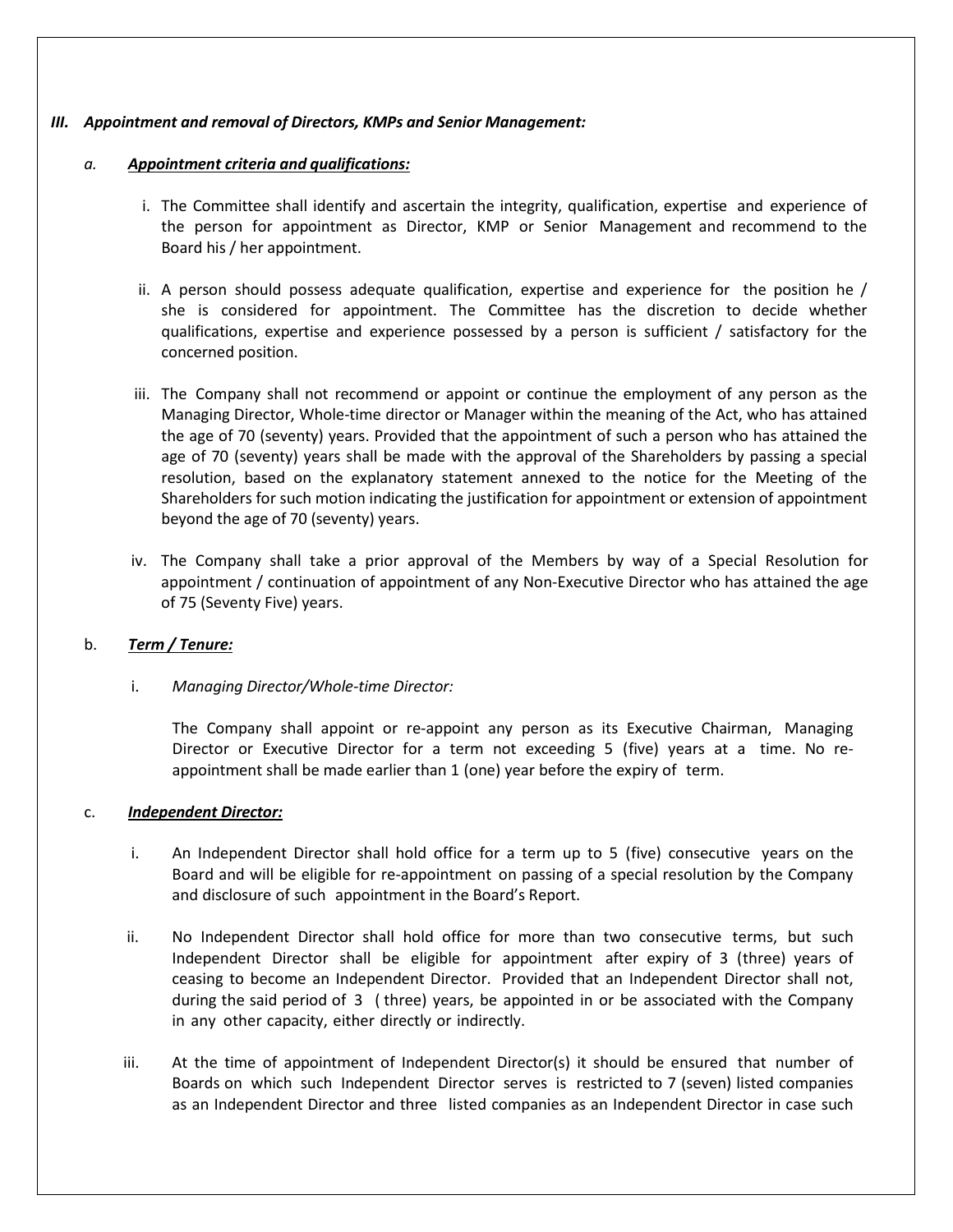person is serving as a Whole-time Director of a listed company or such other number as may be prescribed under the Act or the SEBI Listing Regulations.

#### d. *Evaluation:*

The Committee shall carry out evaluation of performance of every Director, KMP and Senior Management at yearly.

The evaluation of performance of the Board, its Committees and Individual Directors to be carried out either by the Board, by the Nomination and Remuneration Committee or by an independent external agency and shall review its implementation and compliance.

The evaluation of Independent Directors shall be done by the entire Board of Directors which shall include –

(a) Performance of the Directors; and

(b) Fulfillment of the independence criteria as specified in these regulations and their Independence from the management:

Provided that in the above evaluation, the Directors who are subject to evaluation shall not participate.

#### e. *Removal:*

Due to reasons for any disqualification mentioned in the Act or under any other applicable law, rules and regulations, the Committee may recommend, to the Board with reasons to be recorded in writing, removal of a Director, KMP or Senior Management, subject to the provisions and compliance of the said Act, such other applicable law, rules and regulations.

#### f. *Retirement:*

The Directors, KMP and Senior Management shall retire as per the applicable provisions of the Act and the prevailing policy of the Company. The Board will have the discretion to retain the Director, KMP, Senior Management in the same position/ remuneration or otherwise even after attaining the retirement age, for the benefit of the Company.

# *g. Policy relating to the Remuneration for the Managing Director / Whole-time Director / Executive Director, KMP and Senior Management:*

- i. The remuneration / compensation / commission etc. to the Managing Director / Whole-time Director/ Executive Director, KMP and Senior Management will be determined by the Committee and recommended to the Board for its approval. The remuneration / compensation / commission etc. shall be subject to the prior/post approval of the Shareholders of the Company.
- ii. The remuneration and commission to be paid to the Managing Director and / or Whole-time Director shall be in accordance with the percentage / slabs / conditions laid down as per the provisions of the Act and SEBI Listing Regulations and any other laws, as may be applicable, for the time being in force.
- iii. Increments to the existing remuneration/ compensation structure may be recommended by the Committee to the Board which should be within the slabs approved by the Shareholders in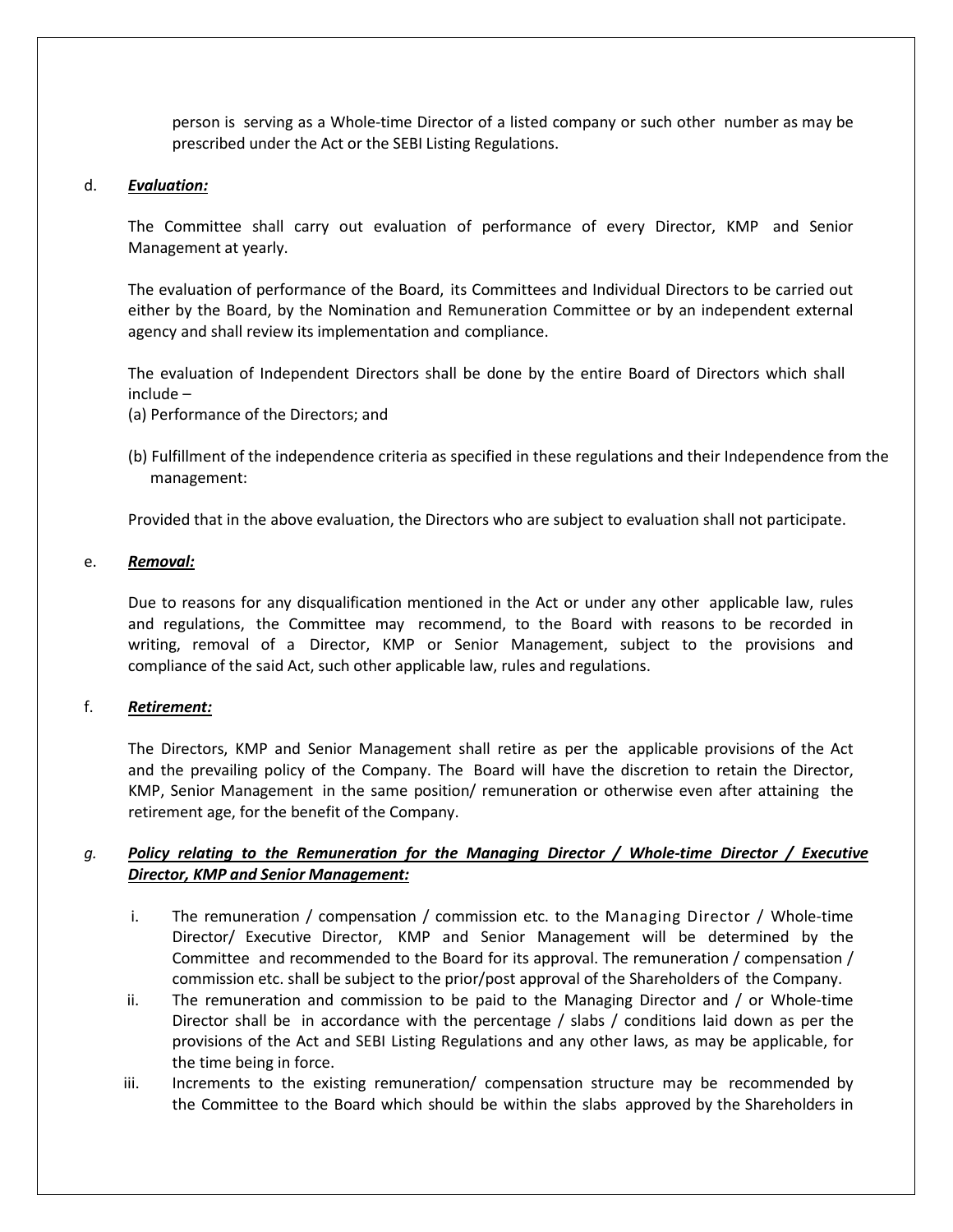the case of Whole-time Director or as laid down as per the provisions of the Act.

#### *h. Remuneration to Managing Director/ Whole-time / Executive Director, KMP and Senior Management:*

i. The Managing Director / Whole-time / Executive Director, KMP and Senior Management shall be eligible for a monthly remuneration as may be approved by the Board on the recommendation of the Committee. The breakup of the pay scale and quantum of perquisites including but not limited to, employer's contribution to Provident Fund ( P.F.), Superannuation Fund, Pension Scheme, medical expenses, club fees, leave travel allowance, etc. shall be decided and approved by the Board, on the recommendation of the Committee and approved by the Shareholders.

#### ii. *Minimum Remuneration:*

If, in any financial year, the Company has no profits or its profits are inadequate, the Company shall pay remuneration to its Managing Director / Whole-time / Executive Director in accordance with the provisions of Section 197 of the Act and Schedule V to the Act.

#### iii. **Provisions for excess remuneration:**

If the Managing Director / Whole-time / Executive - Director draws or receives, directly or indirectly, by way of remuneration any such sums in excess of the limits prescribed under the Act, he / she shall refund such sums to the Company within two years or such lesser period as may be allowed by the company, and until such sum is refunded, hold it in trust for the company..

The Company shall not waive the recovery of any sum refundable to it under the aforementioned para unless it is approved by the Company by way of a Special Resolution within two years from the date the sum becomes refundable.

Where the Company has defaulted in payment of dues to any bank or public financial institution or nonconvertible debenture holders or any other secured creditor, the prior approval of the bank or public financial institution concerned or the non-convertible debenture holders or other secured creditor, as the case may be, shall be obtained by the Company before obtaining approval of such waiver.

#### *i. Remuneration to Non- Executive / Independent Director:*

#### **1) Remuneration / Commission:**

The remuneration / commission shall be in accordance with the statutory provisions of the Act and the Rules made thereunder for the time being in force.

#### **2) Sitting Fees:**

The Non- Executive / Independent Director may receive remuneration by way of fees for attending meetings of the Board or Committee thereof. Provided that the amount of such fees shall not exceed the maximum amount as provided in the Act, per meeting of the Board or Committee or such amount as may be prescribed by the applicable law from time to time.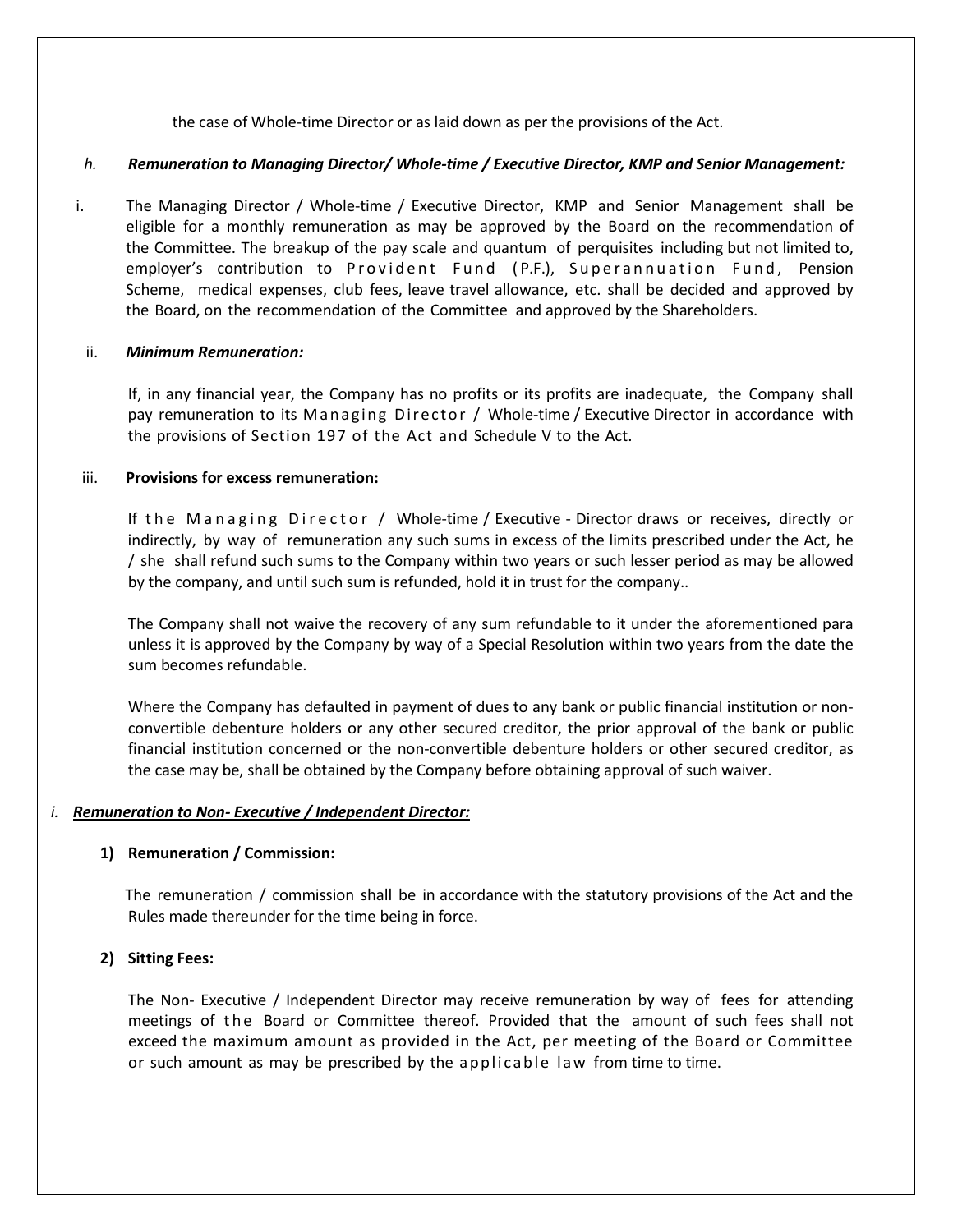#### **3) Limit of Remuneration/Commission:**

Remuneration/ Commission may be paid within the monetary limit approved by Shareholders, subject to the limit not exceeding 1% of the profits of the Company computed as per the applicable provisions of the Act.

# **4) Stock Options:**

An Independent Director shall not be entitled to any stock option of the Company.

# *IV. Membership:*

- a) The Committee shall comprise of at least (3) Directors, all of whom shall be non-executive Directors and at least half shall be Independent Directors.
- b) The Board shall reconstitute the Committee as and when required to comply with the provisions of the Act and the SEBI Listing Regulations.
- c) The quorum for the Meeting of the Nomination and Remuneration Committee shall either be two members or one third of the total strength of the Committee, whichever is higher (including at least one independent director in attendance).
- d)Membership of the Committee shall be disclosed in the Annual Report.
- e) Term of the Committee shall be continued unless terminated by the Board of Directors.

#### *V. Chairperson*

- a) The Chairperson of the Committee shall be an Independent Director.
- b) The Chairperson of the Company may be appointed as a member of the Committee but shall not be a Chairman of the Committee.
- c) In the absence of the Chairperson, the members of the Committee present at the meeting shall choose one amongst them to act as Chairperson.
- d) Chairman of the Nomination and Remuneration Committee meeting could be present at the Annual General Meeting or may nominate some other member to answer the shareholders' queries.

# *VI. Frequency of Meetings:*

The Nomination and Remuneration Committee shall meet at least once a year.

#### *VII. Committeemembers' interests:*

- a) A member of the Committee is not entitled to be present when his or her own remuneration is discussed at a meeting or when his or her performance is being evaluated.
- b) The Committee may invite such executives, as it considers appropriate, to be present at the meetings of the Committee.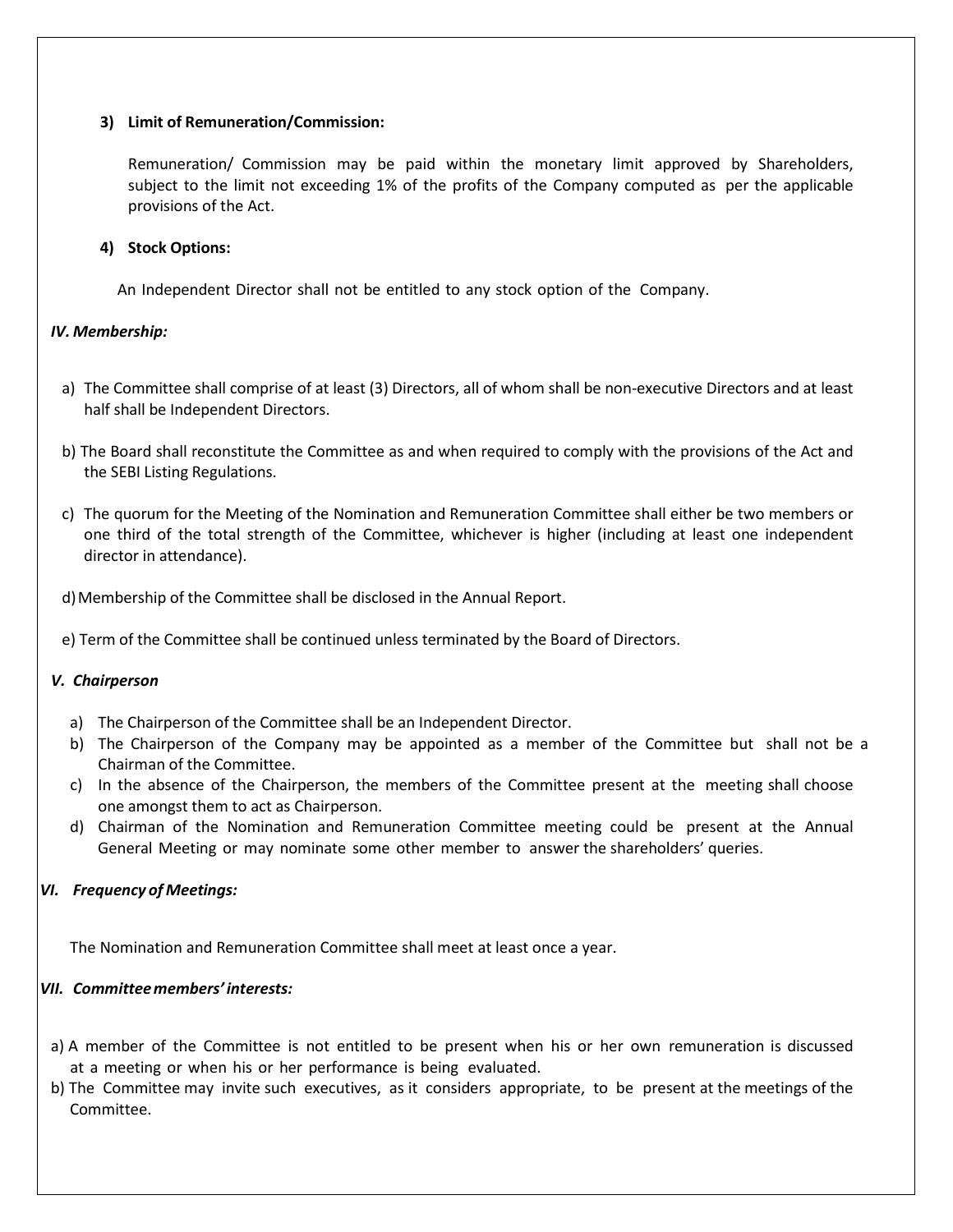# *VIII. Secretary:*

The Company Secretary of the Company shall act as Secretary of the Committee.

#### *IX. Duties of the Nomination & Remuneration Committee*

#### Duties with respect to Nomination:

The duties of the Committee in relation to nomination matters include:

- $\triangleright$  Ensuring that there is an appropriate induction in place for new Directors and members of Senior Management and reviewing its effectiveness;
- $\triangleright$  Ensuring that on appointment to the Board, Independent Directors receive a formal letter of appointment in accordance with the guidelines provided under the Act;
- $\triangleright$  Identifying and recommending Directors who are to be put forward for retirement by rotation.
- $\triangleright$  Determining the appropriate size, diversity and composition of the Board;
- $\triangleright$  Setting a formal and transparent procedure for selecting new Directors for appointment to the Board;
- $\triangleright$  Developing a succession plan for the Board and Senior Management and regularly reviewing the plan;
- $\triangleright$  Evaluating the performance of the Board members and Senior Management in the context of the Company's performance from business and compliance perspective;
- $\triangleright$  Making recommendations to the Board concerning any matters relating to the continuation in office of any Director at any time including the suspension or termination of service of the Managing Director / Whole Time Director / Executive Director as an employee of the Company subject to the provision of the law and their service contract.
- $\triangleright$  Delegating any of its powers to one or more of its members or the Secretary of the Committee;
- $\triangleright$  Recommend any necessary changes to the Board; and
- $\triangleright$  Considering any other matters, as may be requested by the Board.

#### Duties with respect to Remuneration:

The duties of the Committee in relation to remuneration matters include:

- $\triangleright$  to consider and determine the remuneration policy
- $\triangleright$  Based on the performance and also bearing in mind that the remuneration is reasonable and sufficient to attract, retain and motivate members of the Board, as the Committee shall deem appropriate, the committee shall fix elements of the remuneration of the Members of the Board.
- $\triangleright$  to recommend and approve the remuneration of the Senior Management including key managerial personnel of the Company maintaining a balance between fixed and variable pay reflecting short and long term performance objectives appropriate to the working of the Company.
- $\triangleright$  to delegate any of its powers to one or more of its Members of the Committee.
- $\triangleright$  to consider any other matters as may be requested by the Board.

#### *X. Minutes of Committee Meeting*

Proceedings of all the Meetings must be minuted and signed by the Chairperson of the Committee at the subsequent Meeting. Minutes of the Committee Meetings will be tabled at the subsequent Board and Committee Meeting.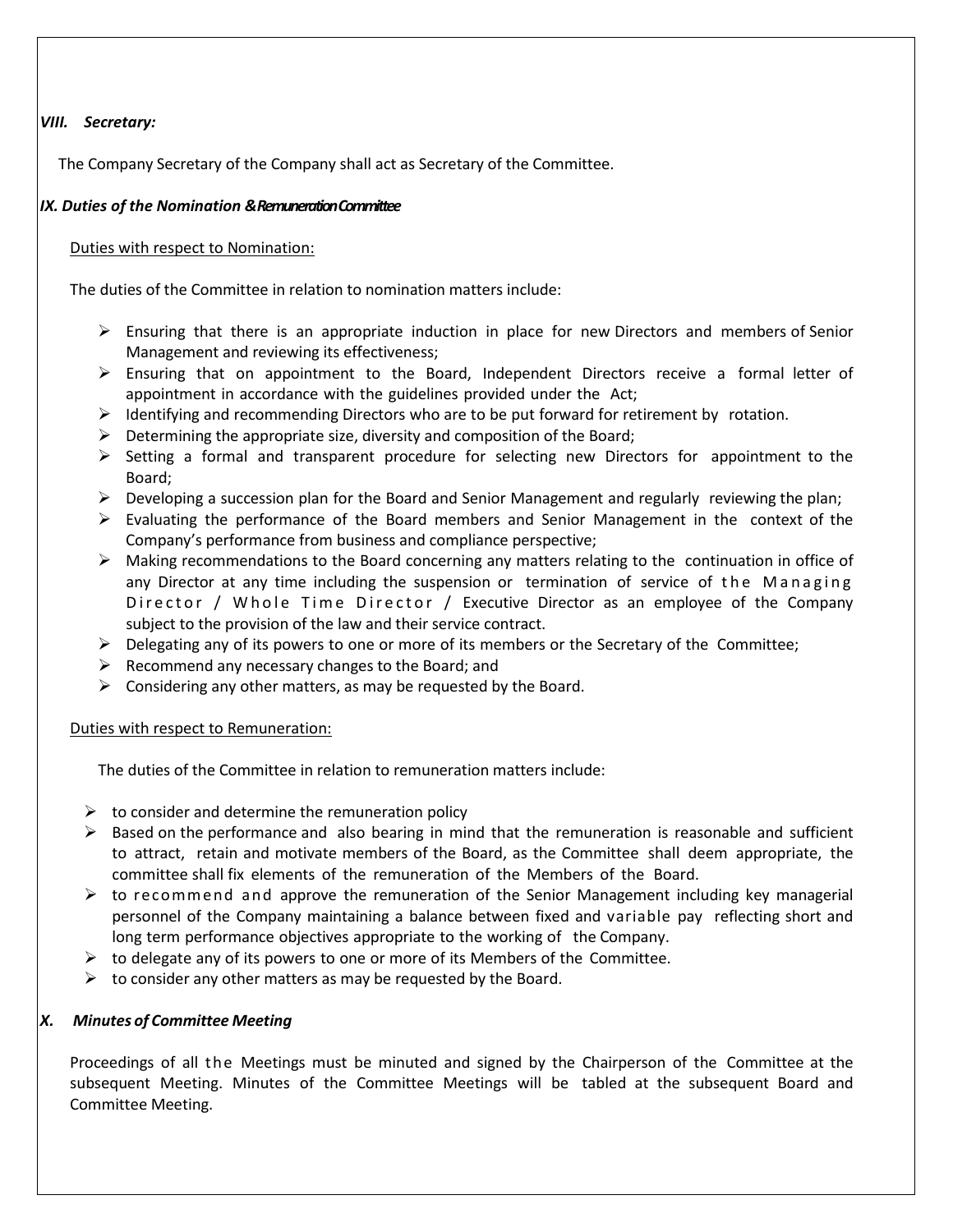#### *XI. Deviations from this Policy*

Deviations on elements of this policy in extraordinary circumstances, when deemed necessary in the interests of the Company, will be made if there are specific reasons to do so in an individual case.

#### *XII.* **Amendment:**

Any change in the Policy shall be approved by the Board of Directors or any of its Committees (as may be authorized by the Board of Directors in this regard). The Board of Directors or any of its authorized Committees shall have the right to withdraw and / or amend any part of this Policy or the entire Policy, at any time, as it deems fit, or from time to time, and the decision of the Board or its Committee in this respect shall be final and binding. Any subsequent amendment / modification in the Listing Regulations and / or any other laws in this regard shall automatically apply to this Policy.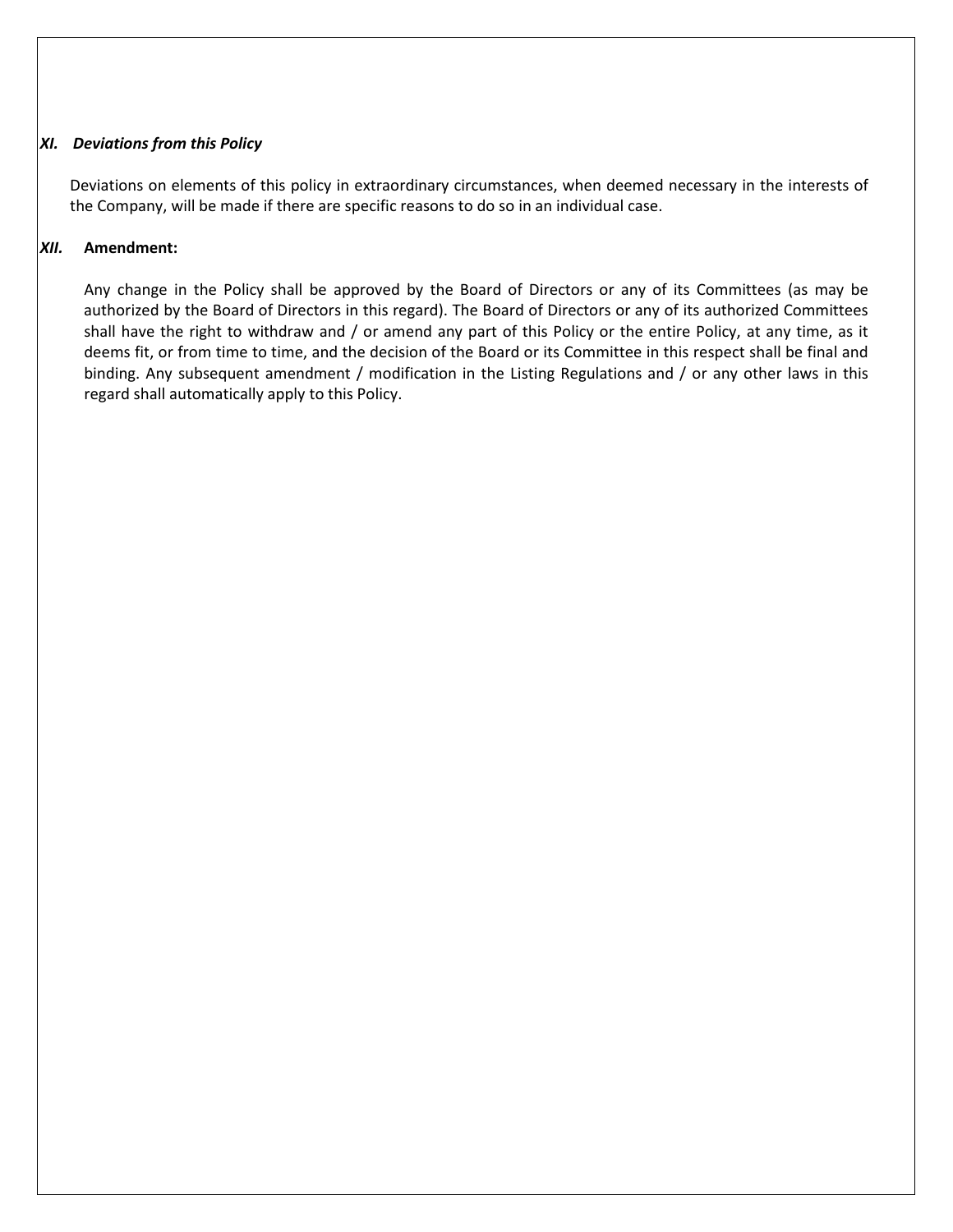#### **POLICY FOR EVALUATION OF THE PERFORMANCE OF THE BOARD OF DIRECTORS OF GODREJ AGROVET LIMITED**

# **1) INTRODUCTION**

Godrej Agrovet Limited (hereinafter referred to as the "**Company**") believes in conducting its affairs in a fair and transparent manner by adopting the highest standards of professionalism, honesty, integrity and ethical behavior/manner, in consonance with the Company's Code of Conduct for its employees and also for the Board of Directors (the "**Board**"). The honesty, integrity and sound judgement and performance of the Directors and the Senior Management are key criteria for the success and for building a good reputation of the Company. Each Director and executive in the Senior Management is expected to comply in the letter and spirit of this Policy. Apart from this Code, the Code of Conduct for Directors/Employees shall also be applicable, additionally and specifically to the Senior Management of the Company *mutatis mutandis*. Any actual or potential violation of these Codes by the Directors would be the matter of serious concern for the Company.

Therefore, the Company has formulated this Policy to comply with various provisions under the Act and the Listing Regulations and also the formal annual evaluation made by the Board of its own performance (self-appraisals) and that of its Committees and individual Directors as mentioned under the clause (p) of sub-section (3) of Section 134 of the Act. The Committee shall evaluate the performance of the each Director as per sub-section (2) of Section 178 and based on the functions of the Independent Directors as indicated under Schedule IV (as per Section 149) to the Act and the Rules made thereunder.

# **2) DEFINITIONS**

- a) "the Act": means The Companies Act, 2013 and the rules made thereunder;
- b) "the Company": The Company means Godrej Agrovet Limited.
- c) "the Director" or "the Board": The Director or the Board, in relation to the Company, shall mean and deemed to include the collective body of the Board of Directors of the Company including the Chairman of the Company.
- d) "the Independent Director": The Independent Director shall mean an Independent Director as defined under Section 2 (47) to be read with Section 149 (6) of the Act.
- e) "the Policy" or "this Policy": The policy or This Policy shall mean the Policy for Evaluation of performance of Board of Directors of the Company.
- f) "the Committee" or "this Committee": The Committee or This Committee shall mean the Nomination and Remuneration Committee of the Board of Directors formed under the provisions of Section 178 of Act.

#### **3) OBJECTIVE**

The Object of this policy is to formulate the procedures and also to prescribe and lay down the criteria to evaluate the performance of the entire Board of the Company.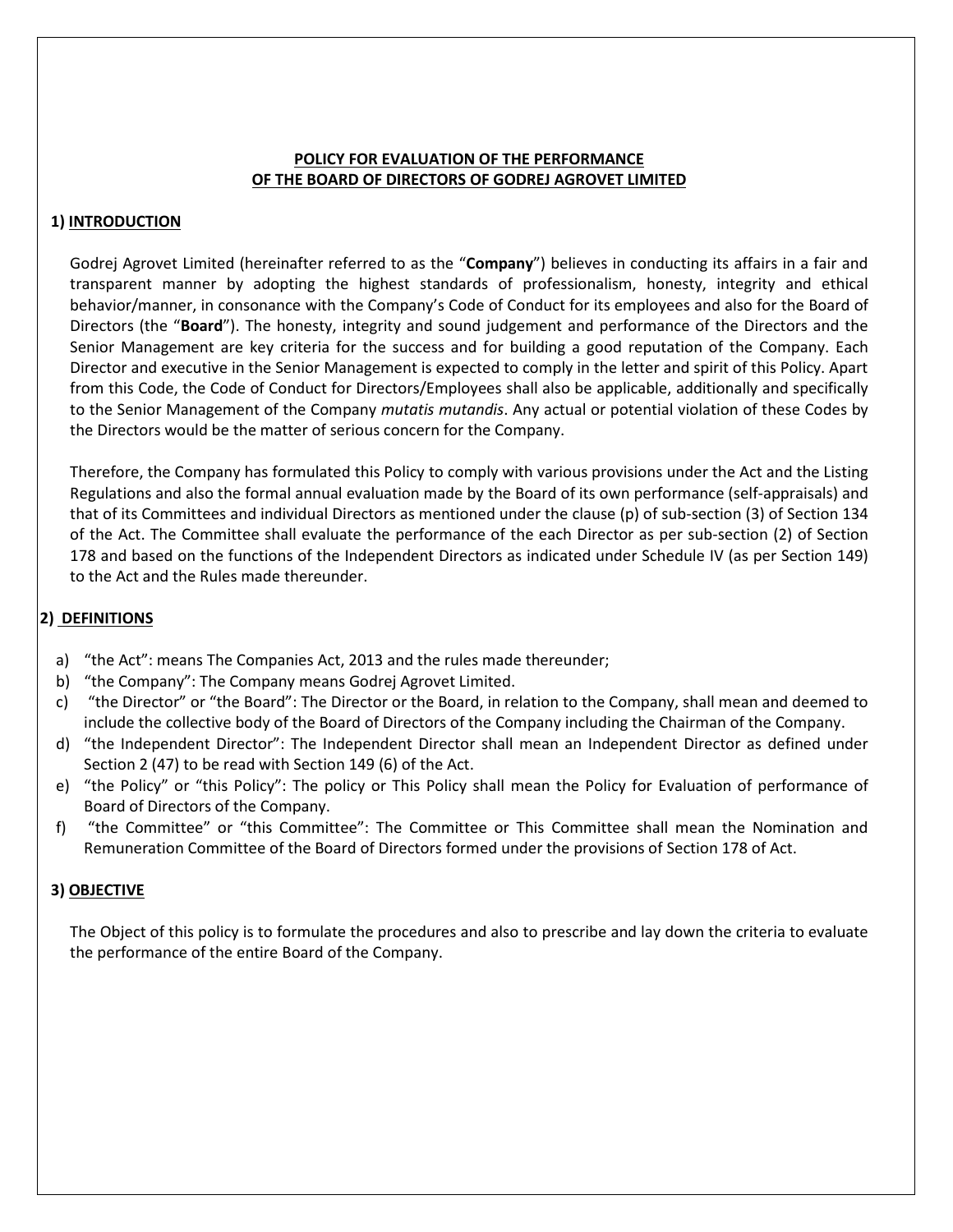#### **4) VARIOUS KINDS OF PERFORMANCE EVALUATION**

#### **A. APPRAISAL SYSTEM:**

Appraisal of each Director of the Company shall be based on the criteria as mentioned herein below. This appraisal is mandatory and will be done under the provision of the clause (p) of sub-section (3) of Section 134 of the Act.

The Committee has laid down the criteria for evaluation of performance of executive Directors, Independent Directors, Chairman and the Board:-

- 1. Attendance and contribution at Board and Committee meetings
- 2. His/her stature, appropriate mix of expertise, skills, behavior, experience, leadership qualities, sense of sobriety and understanding of business, strategic direction to align company's value and standards.
- 3. His/her knowledge of finance, accounts, legal, investment, marketing, foreign exchange/ hedging, internal controls, risk management, assessment and mitigation, business operations, processes and Corporate Governance.
- 4. His/her ability to create a performance culture that drives value creation and a high quality of debate with robust and probing discussions.
- 5. Effective decisions making ability to respond positively and constructively to implement the same to encourage more transparency.
- 6. Open channels of communication with executive management and other colleague on Board to maintain high standards of integrity and probity.
- 7. Recognize the role which he/she is expected to play, internal Board Relationships to make decisions objectively and collectively in the best interest of the Company to achieve organizational successes and harmonizing the Board.
- 8. His/her global presence, rational, physical and mental fitness, broader thinking, vision on corporate social responsibility etc.
- 9. Quality of decision making on source of raw material/procurement of roughs, export marketing, understanding financial statements and business performance, raising of finance, best source of finance, working capital requirement, forex dealings, geopolitics, human resources etc.
- 10. His/her ability to monitor the performance of management and satisfy himself with integrity of the financial controls and systems in place by ensuring right level of contact with external stakeholders.
- 11. His/her contribution to enhance overall brand image of the Company.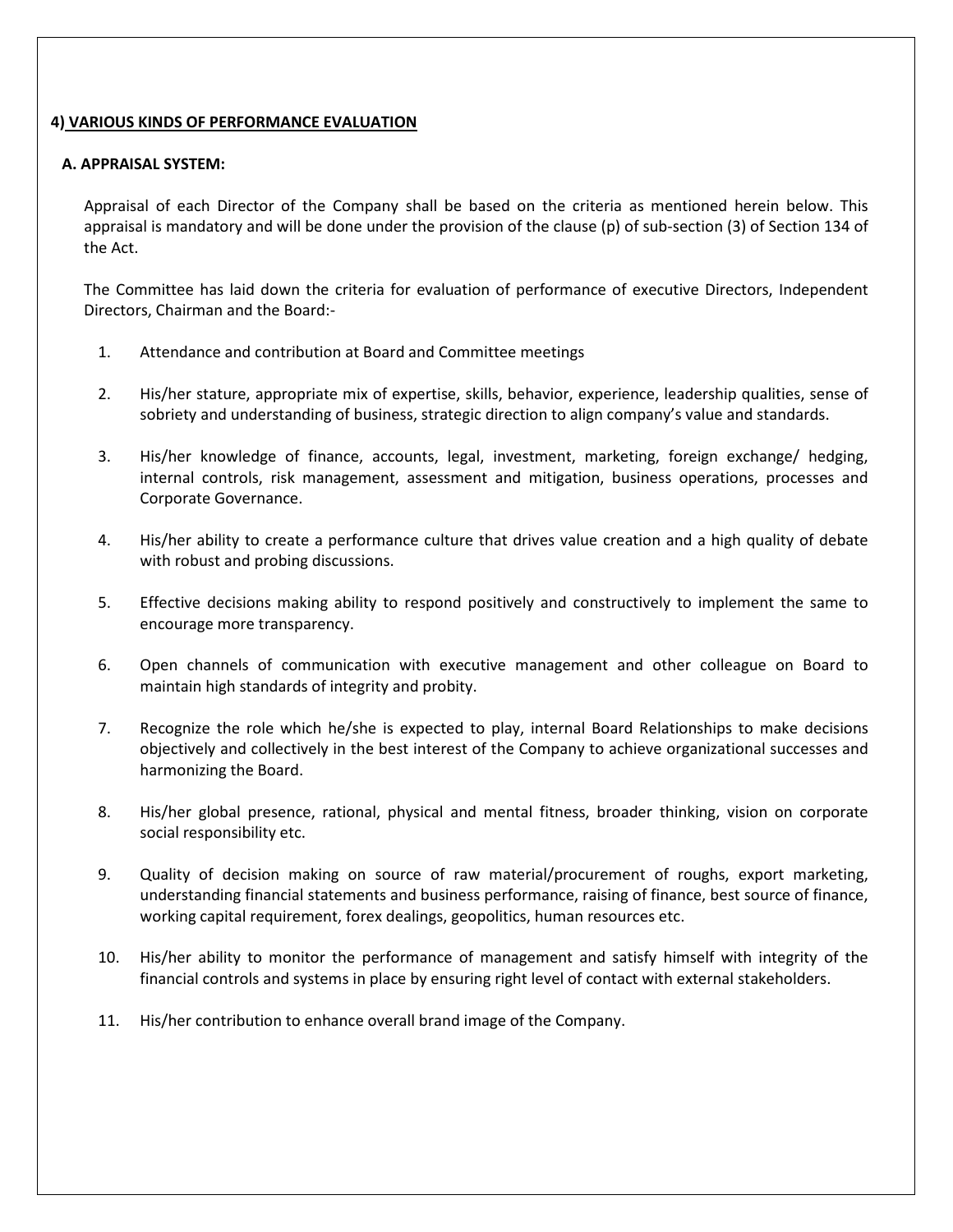#### **CRITERIA FOR EVALUATION**

#### **BOARD EVALUATION**

#### **Structure**

The Board has the right composition which brings in diversity, experience, specialized skills and expertise for effective functioning of the board.

The Board Members have a clear and shared understanding of their roles and responsibilities.

#### **Strategic Orientation**

The Board has a good understanding of the key performance drivers of the business.

The financial and non-financial value drivers are in place to focus on the enhancement of stakeholder value.

The Board has visibility on key talent and succession plans in the business.

The Board is satisfied with the effectiveness of the risk management architecture to anticipate, measure and mitigate them.

The Board focuses on the right issues and priorities.

#### **Board Functioning and Team Dynamics**

The Board Meetings conducted in a manner which facilitates open discussions and robust debate.

The Board Members trust and value each other's' experience and expertise to enable healthy discussion.

The Board is able to discuss the agenda and other issues with senior management in sufficient depth.

The Board receives adequate information to enable discussions/decision making during Board Meetings.

As compared to the other boards I serve, I find serving on this Board a satisfying experience.

The Board is independent in its functioning.

Overall effectiveness of the Board.

#### **COMMITTEE EVALUATION**

**For Audit Committee, Nomination and Remuneration Committee, Corporate Social Responsibility Committee, Stakeholders' Relationship Committee, Risk Management Committee and Managing Committee**

The objectives of the Committee well defined and understood

The Committee is delivering on the defined objectives

The Committee has the right composition to deliver its objectives

Any other comments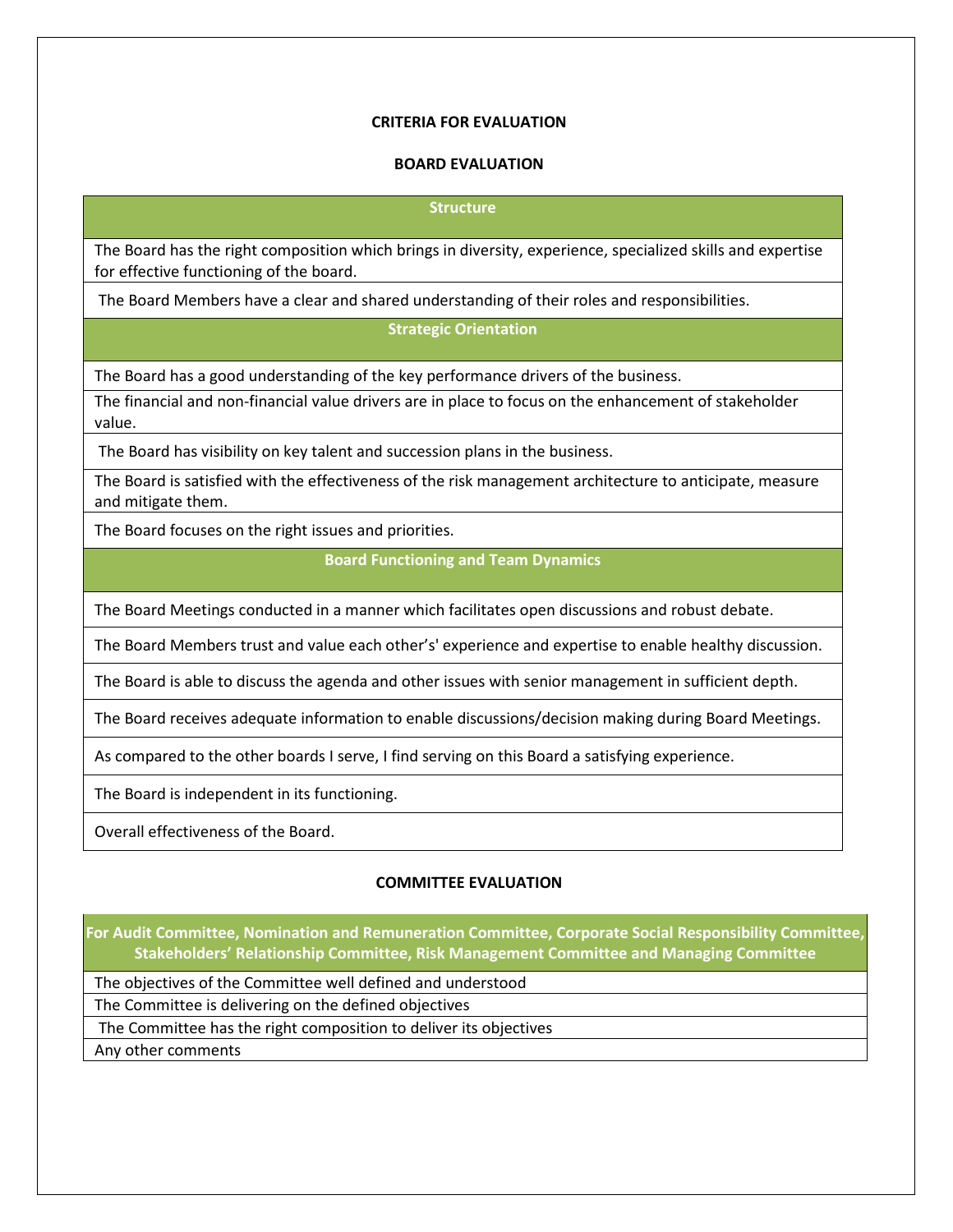#### **INDIVIDUAL EVALUATION**

#### **Parameters**

#### **Leading Self**

Understands the organization and the sector(s) in which the business operates.

Understands key performance drivers of the business.

Provides value added perspectives to the Board.

Attends and actively contributes to all Board debates and discussions.

#### **Leading Others**

Collaborates and encourages healthy discussion among Board Members.

Gives authentic and clear feedback in Board discussions.

#### **Leading Business**

Leverages expertise and networks to meaningfully contribute to board discussions.

Ability to protect and leverage the interest of the Godrej group across all decisions and recommendations

Possess sufficient skills, expertise and level of preparedness which allows the person to clearly add value to discussions and decisions.

Is able to change views of others in a constructive manner.

#### **Evaluation of Independent Directors**

Is able to discharge his/her duties with an objective independent judgement and without an external influence (only for Independent Directors).

Overall effectiveness as a Board Member.

#### **EVALUATION OF CHAIRPERSON**

# **Parameters** The Chairperson's leadership style is appropriate. (e.g.: decisive, open minded, facilitates deliberation, deals effectively with dissent and works constructively towards consensus) While setting the agenda for the Board Meetings, the Chairperson encourages and seeks the views and suggestions of the independent directors.